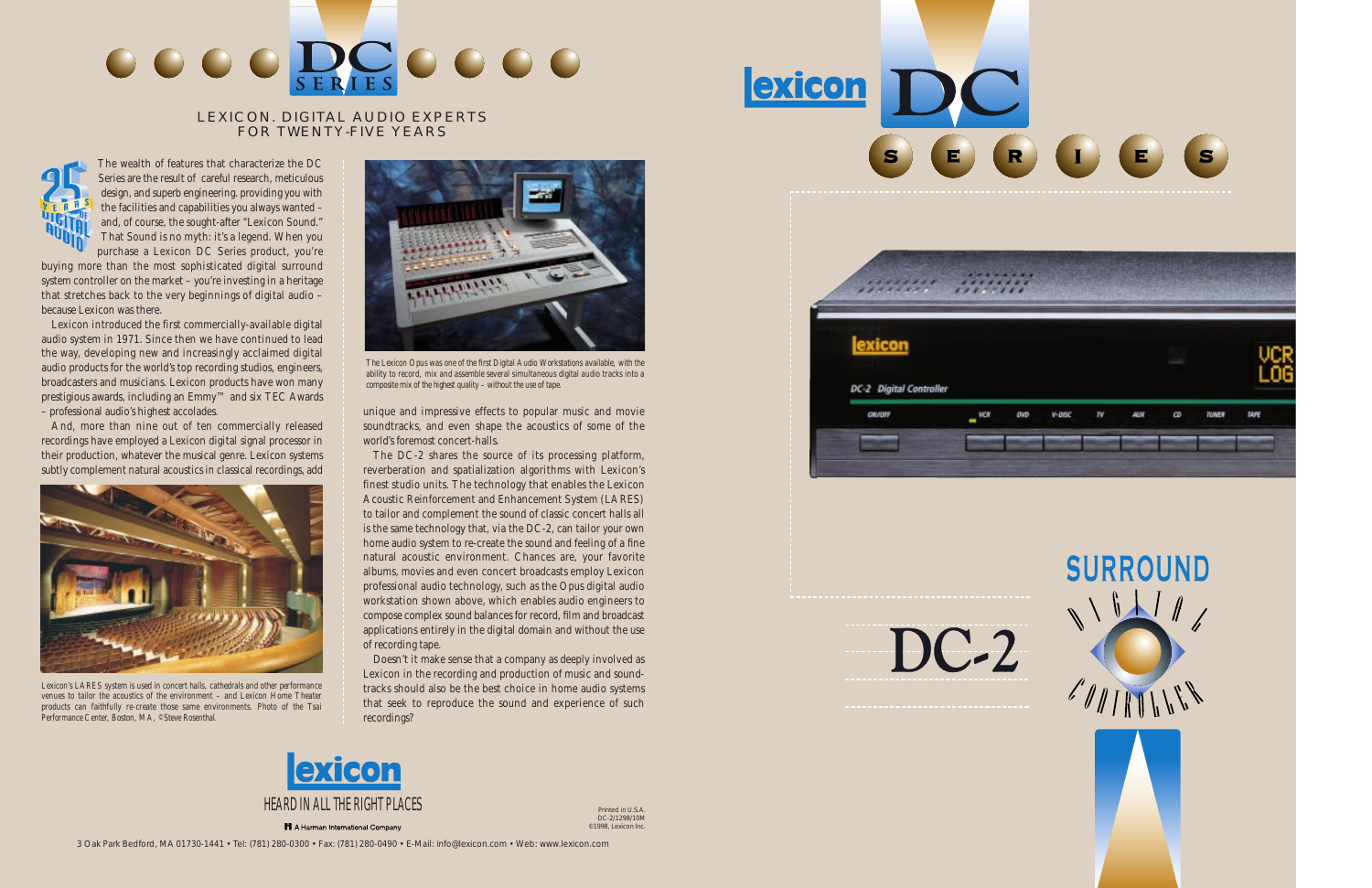D/A converters outperform exotic standalone devices. The result is a seamless presentation that draws you, the listener, more deeply into a film or musical performance. But behind the complexity and sophistication of Lexicon technology lies simplicity. The DC-2

delivers a level of flexibility and sheer audio quality that will satisfy the most demanding listener while retaining the ease of use that even a casual user will appreciate.

Over a decade ago, we introduced the world to the benefits of seven-channel surround sound with the advent of the first

high-end digital processor, the **CP-1**. Like its predecessors, the DC-2 takes full advantage of the substantial psychoacoustic benefits of providing sound from the sides of and from behind the listener, in addition to the traditional front three channels.

Whether you are listening to a classic stereo recording, a vintage Dolby Surroundencoded video tape or the latest Dolby Digital or DTS 5.1 channel release, the seven-channel capability of the DC-2 provides the most enveloping, spacious and involving audio reproduction available. However, if your media environment or budget will not allow full seven-channel playback, the DC-2 utilizes sophisticated *HRTF* (Head Related Transfer Functions) to produce a virtual seven-channel surround presentation through five speakers.

With the introduction of the **DC-1** in 1996, Lexicon set a new standard for high-performance multi-channel music and home theater processors. The critical acclaim was immediate and universal.

The **DC-2 Digital Controller** is a refinement of this benchmark. However, replacing this paragon was not a task

undertaken lightly; every aspect of the ubiquitous DC-1 was scrutinized.

We examined sound quality, video switching, reliability, features and ease of use with an eye and ear for improvement. We also examined new technologies, developed and refined processing algorithms and thoroughly reviewed the operational ergonomics. The result is destined to become the new industry standard.

The DC-2 is available in three versions:

Logic 7™ technologies.

A simple upgrade path allows you to progressively add Dolby Digital and DTS multi-channel discrete digital decoding, while all three versions adhere to the rigorous THX Ultra® specifications.





versions contain a comprehensive set of listening effects: ambience extraction for surround sound, ambience generation for stunningly real environment simulation and digital Dolby Pro Logic® with Lexicon's patented *Auto-Azimuth™* and *rightfully call themselves paragons – the highest possible achievement within current state-of-the-art technology. The DC-1 surround controller* 

> The DC-2 performs all signal processing, including filters, EQ and crossovers, in the digital domain, while true 24-bit A/D and

# THE DC-2 DIGITAL CONTROLLER

*Lexicon has won many awards – including an Emmy and an impressive six TEC Awards, the pro-audio industry's highest accolade.*

*is such a product." E-Town – June, 1997 (www.e-town.com)*

> *"The best digital surround processor to date – at any price." EQ Magazine – May, 1998*

*"The DC-1 is one of the nearest things the home entertainment industry has to being a classic." Home Entertainment – April, 1997*

> *"...the DC-1's sound quality was little short of stunning. No component I've heard can provide the depth of DSP ambience processing (and extraction), user-customization, and flexibility of the DC-1." Video – January, 1998*

*The DC-2 is available in three versions: THX,® Dolby Digital ® and DTS.® All versions include a plethora of modes including: ambience extraction, acoustic environment simulation and digital Pro Logic® with Auto-Azimuth. Simple upgrades allow you to progressively add Dolby Digital (AC-3) and DTS*



*"Looking for the most advanced digital processing you can buy? This [DC-1] is it, no contest." Home Theater Buyer's Guide/Winter, 96-97*

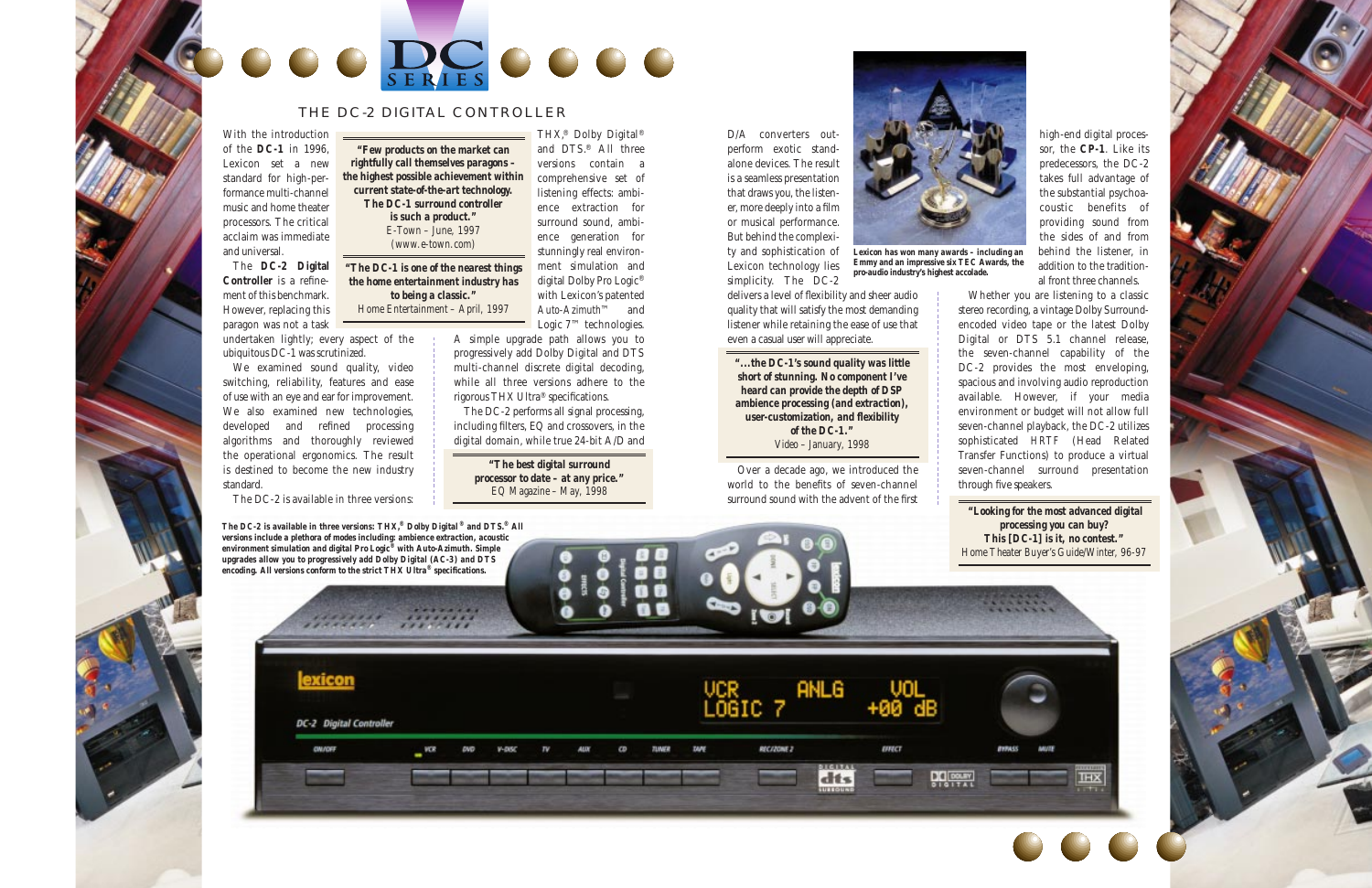increasing spaciousness and listening area, while preserving the front soundstage, image width and vocal balance.

Often, however, recordings do not capture ambience accurately. Here, *Nightclub, Concert Hall, Church* and *Cathedral* effects employ Lexicon's proprietary, professional-audio specification DSP engine and reverberation algorithms to transform your listening room into a new acoustic space. You choose an audio environment to suit your music or your mood – concert-hall realism; an intimate club atmosphere; or spacious churches and cathedrals.

Also included is the *Party* effect for playing background music, and a direct 2-channel mode for purist stereo listening.

The Home Theater Experience Home Theater applications require a completely different approach to that required for listening to music. Lexicon's softwarebased technology permits the DC-2 to successfully perform both tasks. The DC-2 incorporates Lexicon's unique

*Auto-Azimuth*™ algorithm, detecting and correcting phase and level errors in matrixed soundtracks. Combined with all-digital processing, our decoding system is recognized as the most accurate available.

All three versions of the DC-2 include a special implementation of the *Lucasfilm*® *Home THX Cinema* processing system, providing maximum accuracy in home film presentation: clear dialog, precise sound localization, enveloping surround-sound, smooth frequency response and wide dynamic range. Several additional effects are also provided.

These include the ability to expand mono film soundtracks with *Mono Logic* and *TV Matrix* for viewing regular TV programs. Perhaps the most stunning achievement of



## Power is Chaos without Control

As with any piece of equipment, if it isn't easy to use, product flexibility can quickly turn into user frustration. With this in mind, the DC-2 was designed with the often-conflicting goals of providing an unparalleled level of flexibility with ease-of-use.

For the casual user, using the DC-2 is as simple as pressing an input key and adjusting the volume up or down. For the more demanding user, the remote control and on-screen menus provide a greater level of flexibility and allow you to fine-tune the DC-2 for your specific listening room and tastes. And for the truly power hungry, the DC-2 includes a back-panel infrared input and RS-232 port for integration with control systems like the *Lexicon 700t.*

The Music Experience To recreate the magic of being at a live musical performance,



Lexicon draws upon recent studies of concert hall acoustics and psychoacoustics and applies their findings to the home listening environment.

For recordings that capture the original acoustic space, ambience extracting modes are provided. The *Panorama* mode achieves a remarkably accurate re-creation of an acoustic environment by canceling inter-aural crosstalk. Alternatively, the *Music Logic* and *Music Surround* modes are ideal |for extracting the enveloping effects of studio-produced pop and rock recordings. And these effects offer true *stereo* ambience extraction, significantly improving the listening experience of any stereo material. Stereo recordings are converted into 5 or 7 channels,

*The rear panel of the DC-2 reveals a wealth of interface capabilities, including full audio/video switching for five A/V sources plus three additional audio inputs, and multiple coax and optical digital (S/PDIF) connectors. On the output side, there are both monitor and record video and S outs, the monitor output including system menu video overlays if desired; independent outputs for recording and for a second room;*  *and a full complement of main front, side and rear line level outputs plus center and subwoofer feeds. 12v triggers (DIN or bare wire) can control external devices such as amplifiers, projection screens or lighting controllers, and a connector is provided for direct infrared remote control input.*



*"[The] beyond-stereo sound of the Lexicon defies traditional multi-channel chaos... I revelled in convincing, seamless, but above all, lifelike surround." Hi-Fi News & Record Review – October, 1996*

*"The DC-1 did a better job of serving both music and soundtracks than any surround processor I've experienced to date." Stereophile's Guide to Home Theater – Winter, 1996*

*"The surround steering has the sort of drive-by-wire precision that even Ferrari can't match." Home Entertainment – April, 1997*





*"The [DC-1's] ability to recreate a sense of height as well as width, depth and surround was uncanny... Unbelievably good." Audio – May, 1996*